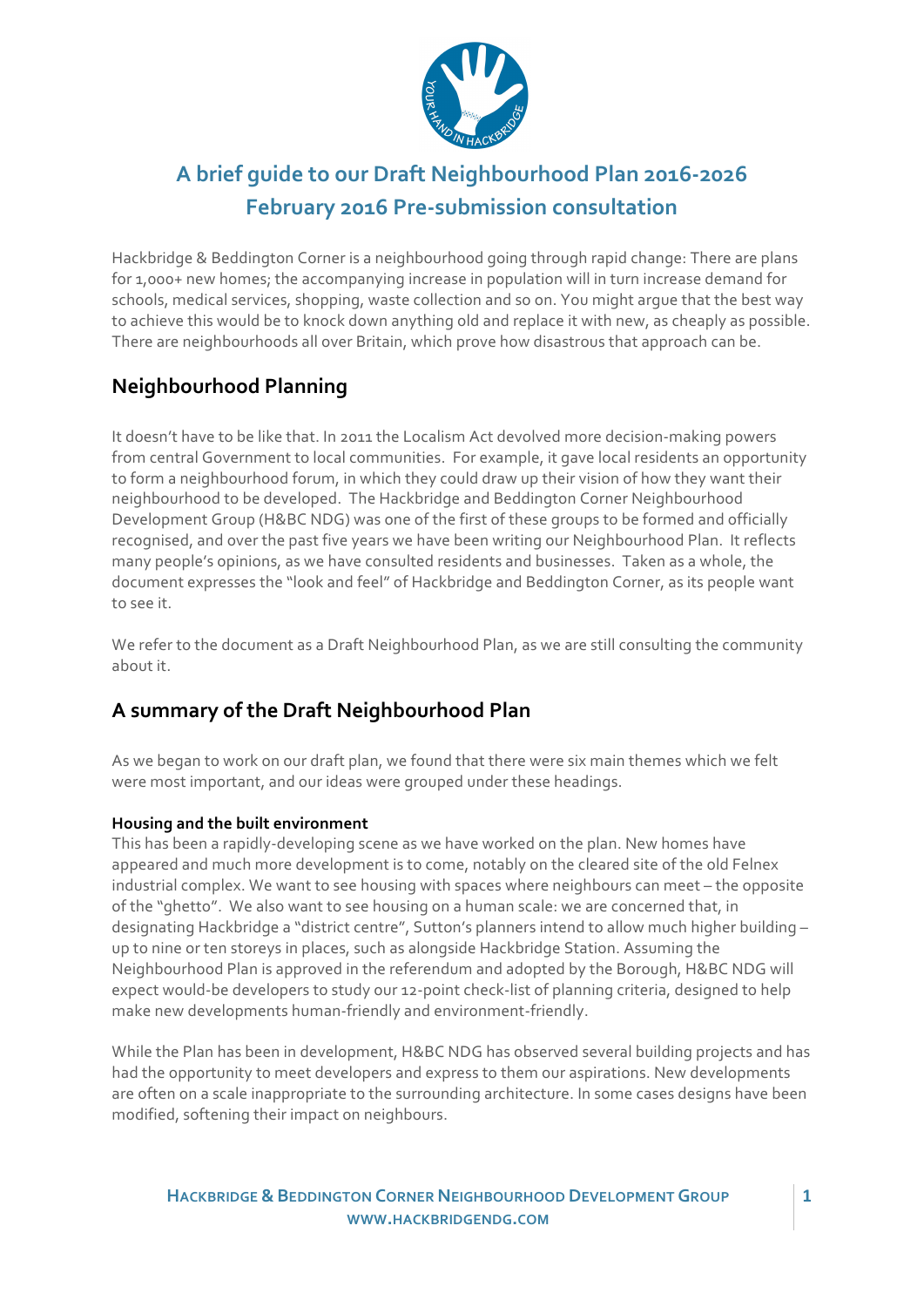#### **Local economy**

Retail businesses have been developing, especially at Hackbridge Corner, and H&BC NDG believes the current business mix could be improved. Why doesn't our neighbourhood have a quality baker and confectioner, for example? There is also a case for a community shop, run at least partly by local volunteers. The giant shadow hanging over all this, of course, is "The Supermarket"! One of the "big five" retailers was about to sign a deal to develop a supermarket opposite Hackbridge Station, but then withdrew. Will one of the discounters move in?

Retailing aside, we are concerned at the erosion of employment premises from many of the mixed developments in the neighbourhood. As these have been redeveloped, the percentage of employment use has been falling.

#### **Environment**

Hackbridge should be a sustainable suburb. The way we use our environment affects everyone, from our immediate neighbours to the rest of the world. Our buildings, commerce and transport operations should be designed to give a positive legacy for others.

Unfolding in the near future, the Wandle Valley Regional Park will provide an important green space on our doorstep. Within the neighbourhood, too, are valuable green spaces, which need to be fostered and protected.

#### **Energy, waste and water**

Use of energy and water in this neighbourhood, as in all London suburbs, tends to be wasteful and inefficient. We call for planners to insist on better use of renewable energy sources and more imaginative handling of water, such as use of grey water. We call on the local authority to increase the percentage of waste material, which is recycled.

#### **Movement**

Getting around the neighbourhood is a risky and often unpleasant experience, in which pedestrians and cyclists can feel threatened by motor vehicles. Shared cycle and footpaths need to be extended. We call on developers and public transport operators to create a transport hub, to make it easier for people to move between bus and train.

The new-look Hackbridge Corner is at best a "mixed bag": it has more of the feel of a local centre than before, and some drivers understand and respect courtesy crossings; but safety needs have not been met to everyone's satisfaction, and hence a traditional zebra crossing has been restored. The "sense of place" which is starting to emerge here needs to be developed further, possibly around the existing community centres at All Saints and BedZED.

#### **Conservation, community and identity**

The character of Hackbridge and Beddington Corner as a neighbourhood is expressed mainly by three things: its buildings, especially how they have evolved over the past 300 years or so; its people, and the way the buildings contribute to their life as a community; and the River Wandle, which is a constant presence, but often not noticed. Any development must offer the best for all three of these local characters.

We have lost much of the historic heritage already, and this must stop. It is unnecessary, after all: though the Queen's Head has closed, for example, the style of the building has been respected sensitively in the redevelopment for residential use.